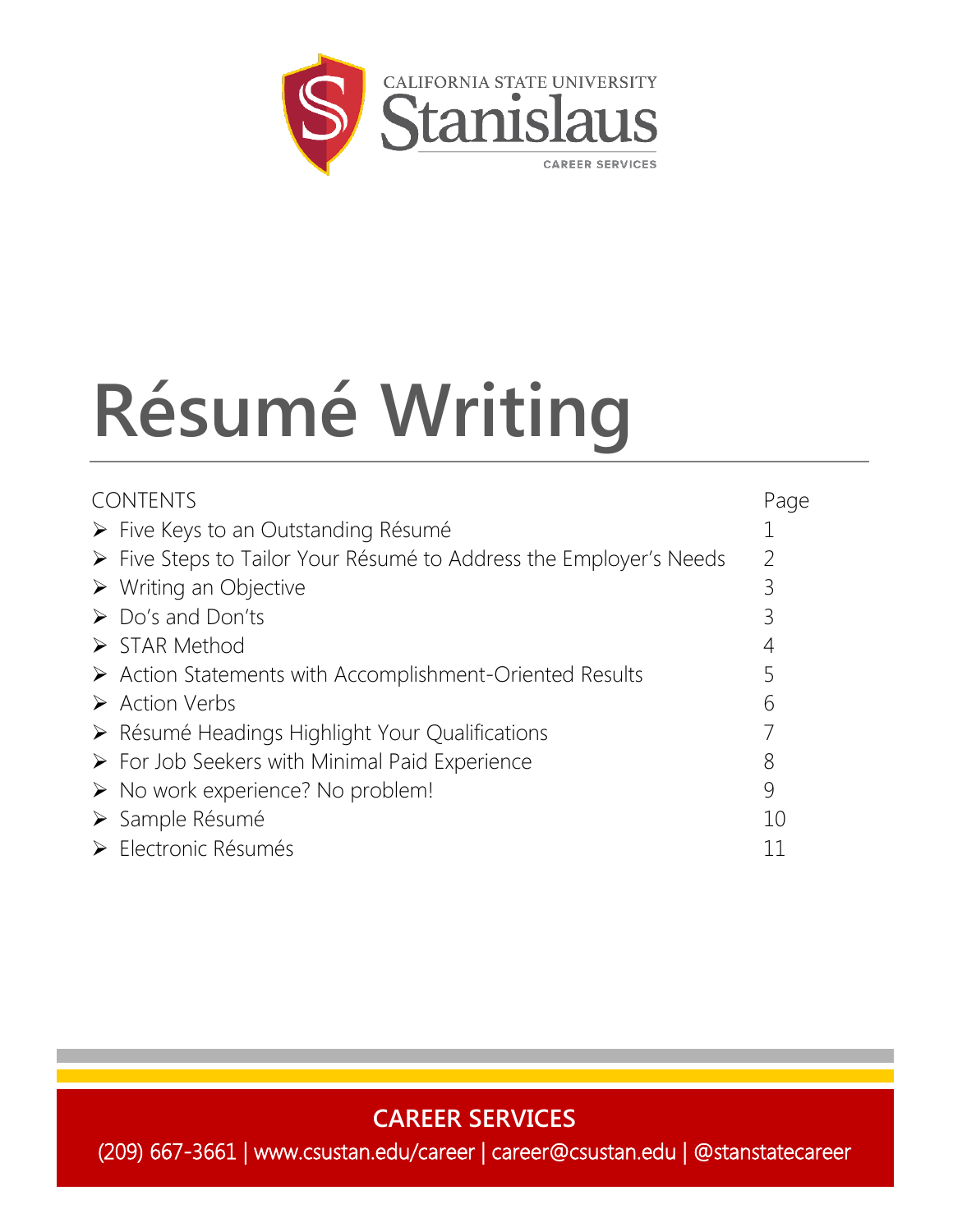### **Five Keys to an Outstanding Résumé**

### A résumé only works if it makes its way to the Hiring Authority who decides to interview you!

- Résumés are *scanned* 
	- o By Recruiters usually less than 30 seconds!
	- o By Applicant Tracking Systems (a computer)
- Résumés are screened to *rule out* applicants who do not meet the qualifications or present themselves professionally in writing
- Résumés that make it past the scanners and screeners are scrutinized to reduce the number of candidates and ranked to invite the most qualified to interview

| <b>Because</b>                                                                                              | <b>You Should</b>                                                                                                                                 | <b>Key to Success</b>      |
|-------------------------------------------------------------------------------------------------------------|---------------------------------------------------------------------------------------------------------------------------------------------------|----------------------------|
| Recruiters and Hiring<br>Mangers look for candidates<br>who are "best qualified" for a<br>specific position | Tailor your résumé to each<br>position and the employer's<br>needs                                                                                | <b>FOCUS</b>               |
| Recruiters and Hiring<br>Managers look for results and<br>achievements with<br>quantifiable data            | Write a "results oriented"<br>résumé and quantify where<br>possible                                                                               | <b>ACCOMPLISHMENTS</b>     |
| Skills are transferable from<br>one job, or situation, to<br>another                                        | Give concrete examples of<br>your relevant transferable<br>skills                                                                                 | <b>TRANSFERABLE SKILLS</b> |
| Résumés are often placed<br>into keyword searchable<br>databases                                            | Analyze the position<br>description for keywords-<br>use the same verbs and add<br>nouns for the specific details<br>from your activities (nouns) | <b>KEYWORDS</b>            |
| Recruiters and Hiring<br>Managers scan résumés                                                              | Ensure the readability of<br>your one page résumé                                                                                                 | <b>APPEARANCE</b>          |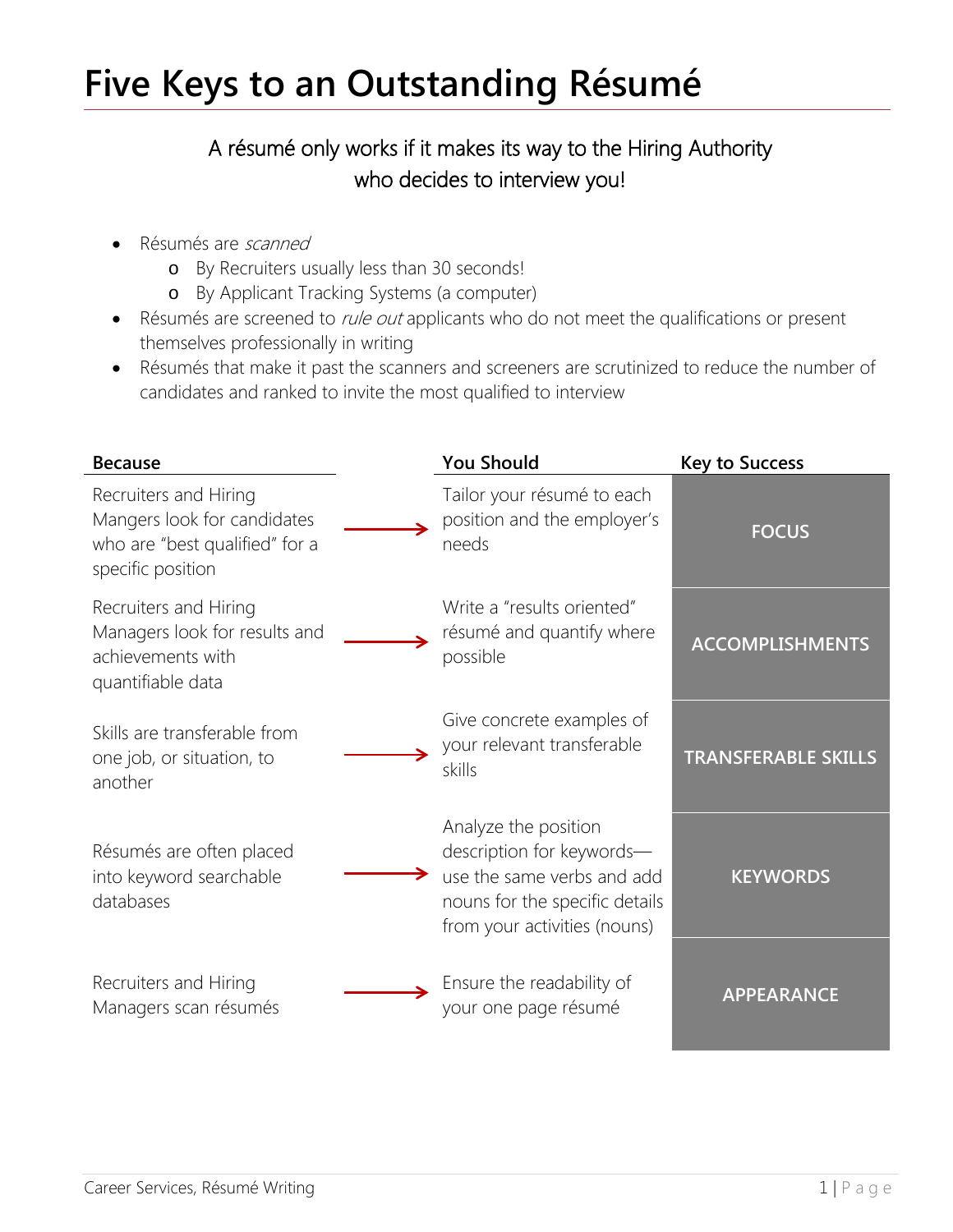### **Five Steps to Tailor Your Résumé to Address the Employer's Needs**



Everything on a résumé must be on target. Your targeted résumé should make it easy for the reader or computer program to see that you have the qualifications needed for the job.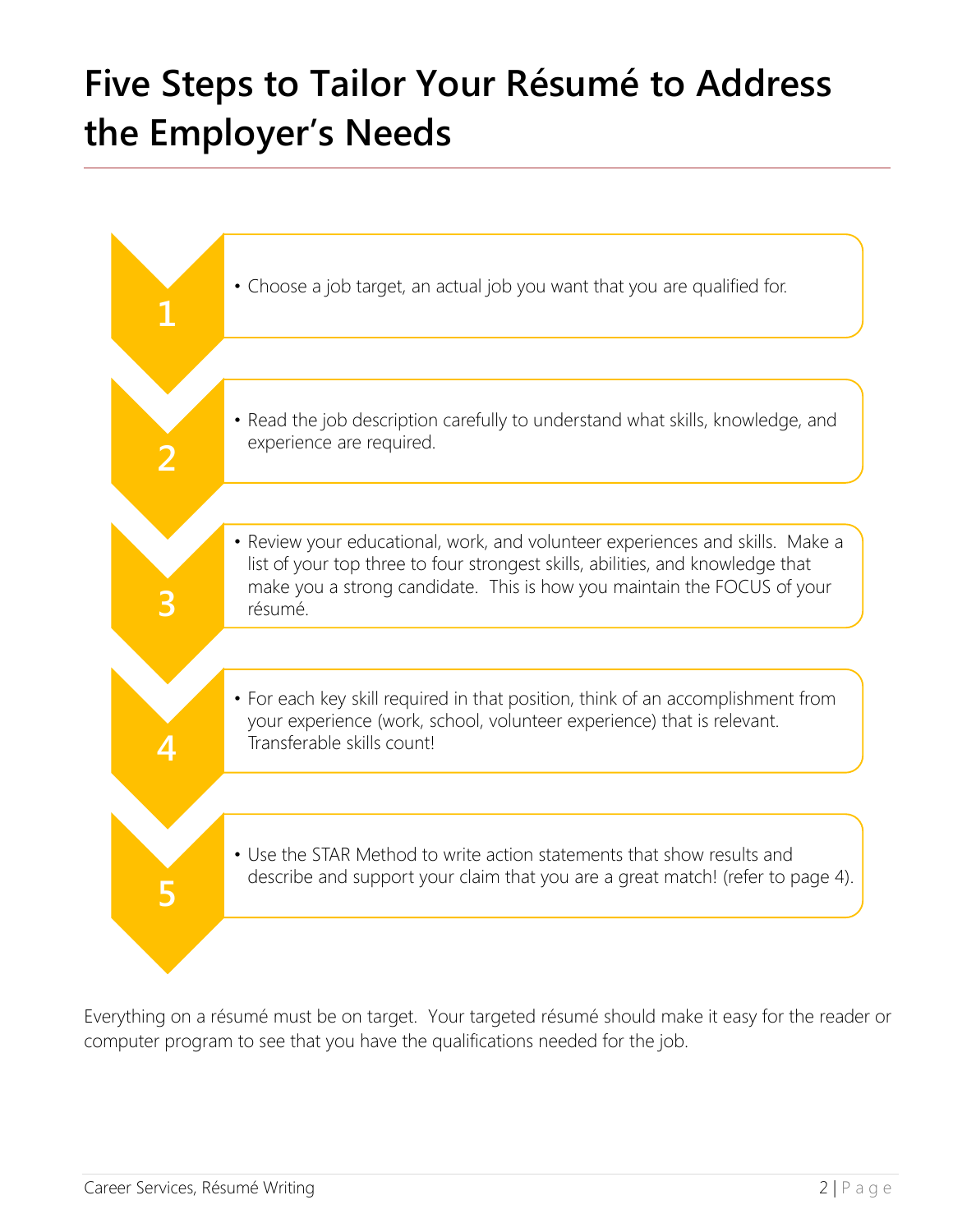### **Writing an Objective**

An objective is optional on a résumé and when written well will help the recruiter or hiring manager understand why you are interested in the position. Write an objective that is brief and to the point. Below are examples to help you develop your objective.

Formula 1: Focus on the kind of position you want (or the title of the one you're applying for). Example: Seeking a part-time position as an Administrative Assistant.

Formula 2: Focus on the field or industry in which you are interested in working. Example: Seeking a position in the Information Technology field.

Formula 3: Focus on your skills and abilities.

Example: Seeking a position that will utilize my communication, data-entry skills, and strong work ethic.

### **Do's and Don'ts**

Do:

- Schedule a résumé critique appointment with a Career Advisor
- Proofread and review for consistent formatting
- List information in order of importance and relevance to the job description
- Create a separate reference list to bring to the interview
- Use  $14 16$  point font size for your name and  $10 12$  for the body of your résumé
- Single space within paragraphs and double space between sections
- Use 8 ½" X 11" white or ivory résumé paper
- Use 1 inch margins, never less than 0.5 inches
- Include your name and page number at the top of the second page (if you have one)

#### Don't:

- Use fancy fonts or colors. Use readable fonts such as Times, Helvetica or Palatino.
- Use an unprofessional email address (i.e. hotmama@gmail.com)
- Use an unprofessional voicemail greeting
- List references on your résumé
- Use phrases such as "responsibilities included"
- Use résumé templates included in word processing software
- Include routine job duties such as "making copies"
- Write long objectives such as, "To find a sales position at a medium sized corporation where I can grow and develop my management skills
- Use abbreviations
- Crowd the page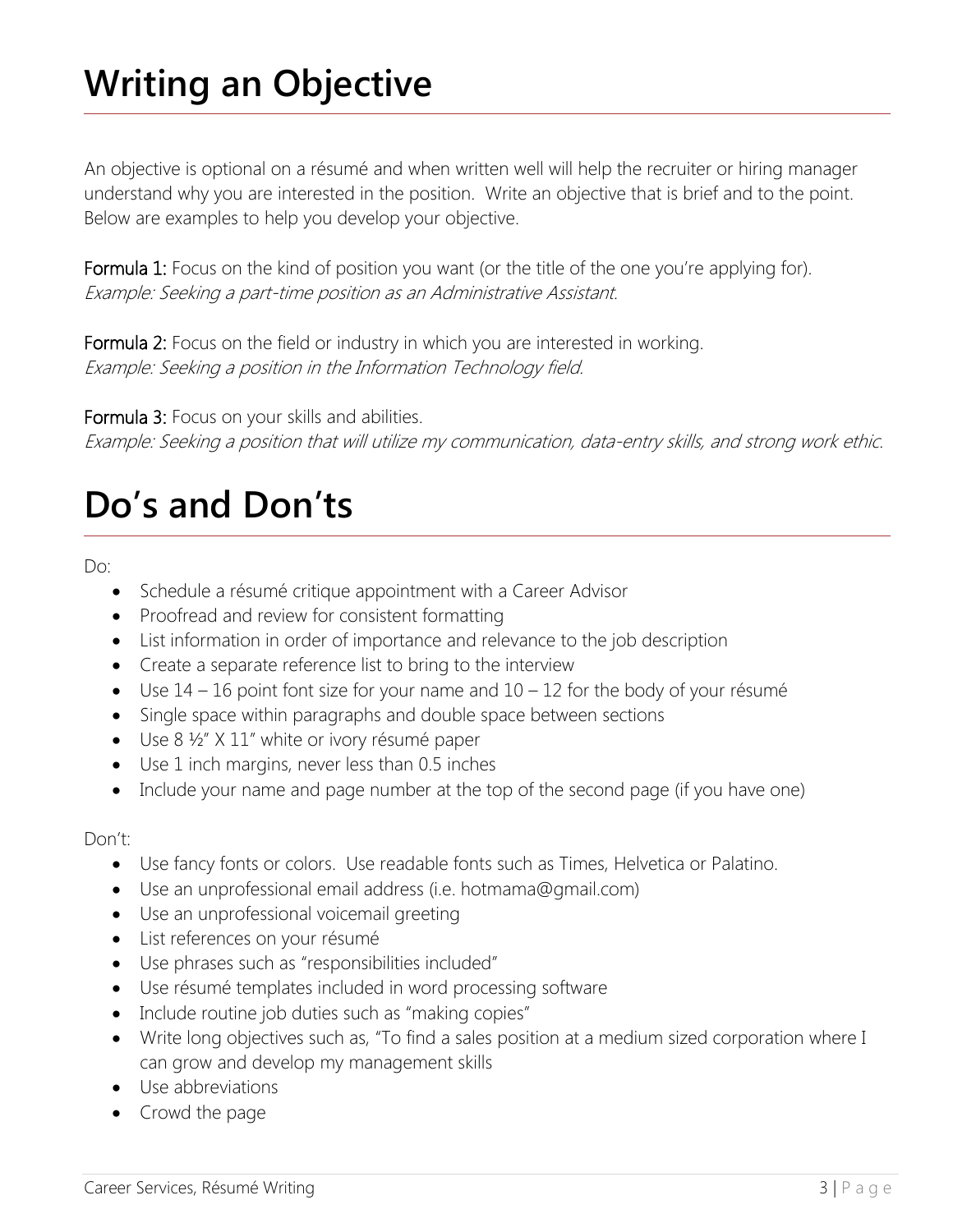### **STAR Method**

A formula for writing better bullet/accomplishment statements. The STAR Method helps you think of concrete examples of your relevant accomplishments, functional skills, and characteristics.

| <b>Situation</b> | Describe the context and the nature of a problem or issue you faced.                                                                                                                                                     |
|------------------|--------------------------------------------------------------------------------------------------------------------------------------------------------------------------------------------------------------------------|
| $T_{ask}$        | Describe the task(s) that needed to be done.                                                                                                                                                                             |
| Action(s)        | Relate what you actually did. What skills did you apply to the task? Describe the time<br>frame, if relevant, and other details to help the reader "see" you in action. How did you<br>contribute to your team's effort? |
| Results          | What was the result of your actions?                                                                                                                                                                                     |

(Knowledge/Skills: What skill did you use or develop? What did you learn?)

| <b>STAR Method Example</b>                                                                                                       | You would write:              |
|----------------------------------------------------------------------------------------------------------------------------------|-------------------------------|
| S: Business fraternity                                                                                                           | Organized business fraternity |
| T: Charity Event                                                                                                                 | philanthropic events resulted |
| A: Organized                                                                                                                     | in contributions exceeding    |
| R: Raised more than $$4,000.00$                                                                                                  | \$4,000.00.                   |
| S: Unsatisfied customer                                                                                                          | Developed outstanding         |
| T: Resolve customer's complaint                                                                                                  | customer service skills by    |
| A: Listened to the customer. Analyzed the situation and determined                                                               | resolving customer            |
| customer was overcharged last week. Reimbursed the customer.                                                                     | complaints and ensuring       |
| R: Customer felt understood, satisfied with customer service, and will                                                           | customer satisfaction at all  |
| likely continue shopping at the store                                                                                            | times.                        |
| Quantify whenever possible.<br>Issued up to 365 purchase orders annually<br>Managed front office functions to support staff of 4 |                               |

- Researched and selected phone system valued at \$16,000.00
- Scheduled appointments for 3 staff members

### **★★★ Your accomplishments are the STARs on your résumé! ★★★**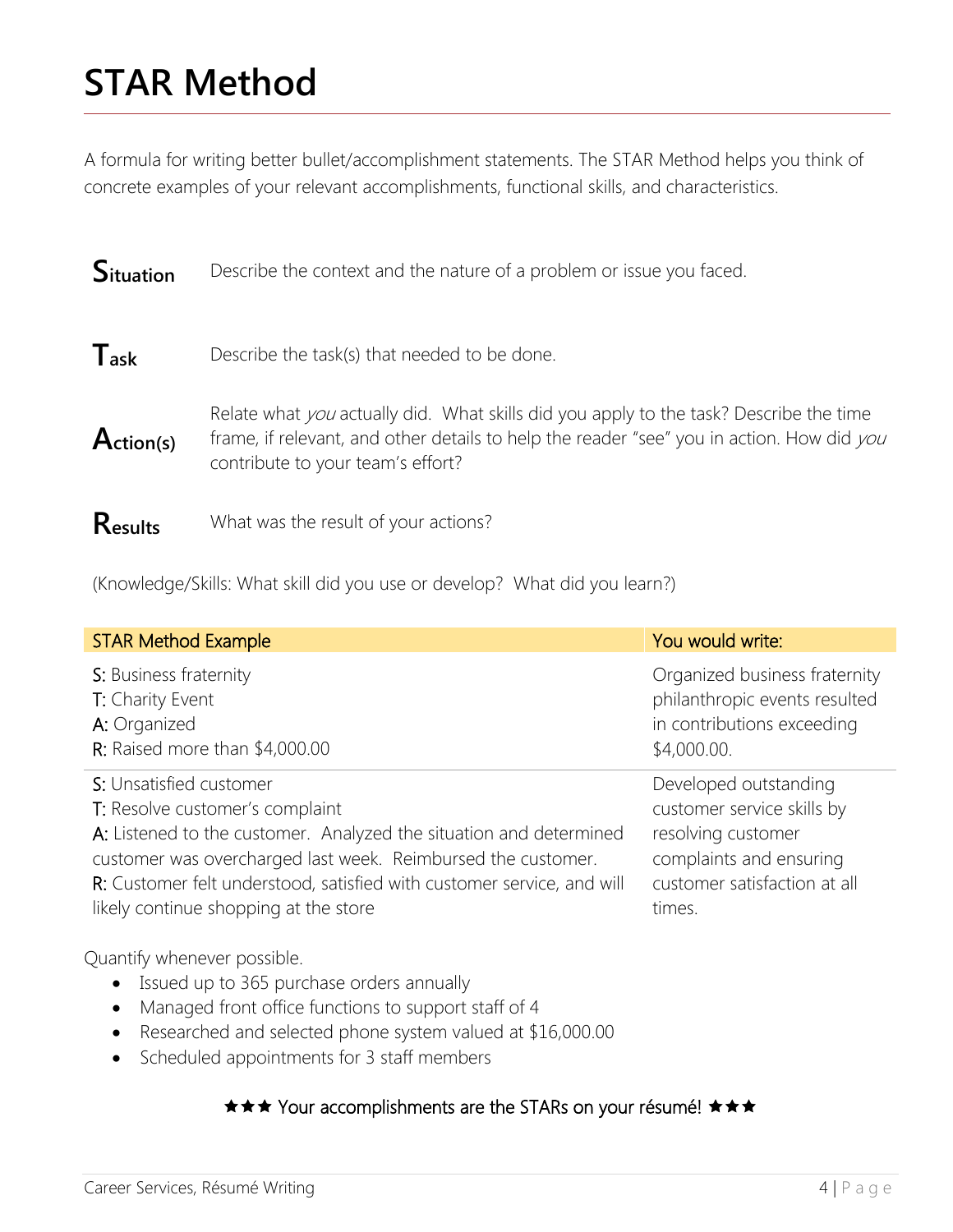## **Action Statements with Accomplishment-Oriented Results**

This chart demonstrates how action words create an accomplishment-oriented word picture. Basic duties and responsibilities are described in the first column. The second column changes these passive phrases into active statements. The third column includes accomplishment-oriented results. Adding results lengthens the paragraphs. Selectively choose those that best market you for your chosen job.

| Passive                                  | Active                                                                  | Accomplishment-Oriented                                                                                                                                                                                                    |
|------------------------------------------|-------------------------------------------------------------------------|----------------------------------------------------------------------------------------------------------------------------------------------------------------------------------------------------------------------------|
| Duties included teaching<br>art lessons. | Prepared and displayed creative<br>art activities.                      | Prepared creative art activities, increasing<br>students' interest and abilities. Awarded<br>four blue ribbons at District Art Show.                                                                                       |
| Worked with customer<br>service.         | Provided customer service for<br>bank services.                         | Provided exceptional customer service<br>through resolution of problems,<br>explanation of bank services and policies,<br>and knowledge of financial planning.<br>Received "outstanding" customer<br>satisfaction surveys. |
| Responsible for clerical<br>duties.      | Assisted supervisor with<br>clerical/office procedures to save<br>time. | Successfully developed and implemented<br>systems to streamline office procedures<br>and increase productivity.                                                                                                            |
| Department manager.                      | Managed department and<br>recruited participants.                       | Staffed and managed a $20 - 30$ person<br>department that recruited participants for<br>marketing research studies. Cut costs by<br>one-third in less than six months.                                                     |
| Responsible for counseling<br>offenders. | Counseled ex-offenders on<br>career, alcohol, and drug abuse.           | Acquired considerable counseling<br>experience through 300 hours of one-on-<br>one counseling sessions with ex-offenders<br>in the areas of career assessment, alcohol,<br>and drug abuse.                                 |

Maintain the focus of your résumé by devoting more space (bullets) to those positions that are directly related to your target. Other positions might have fewer bullets or none at all.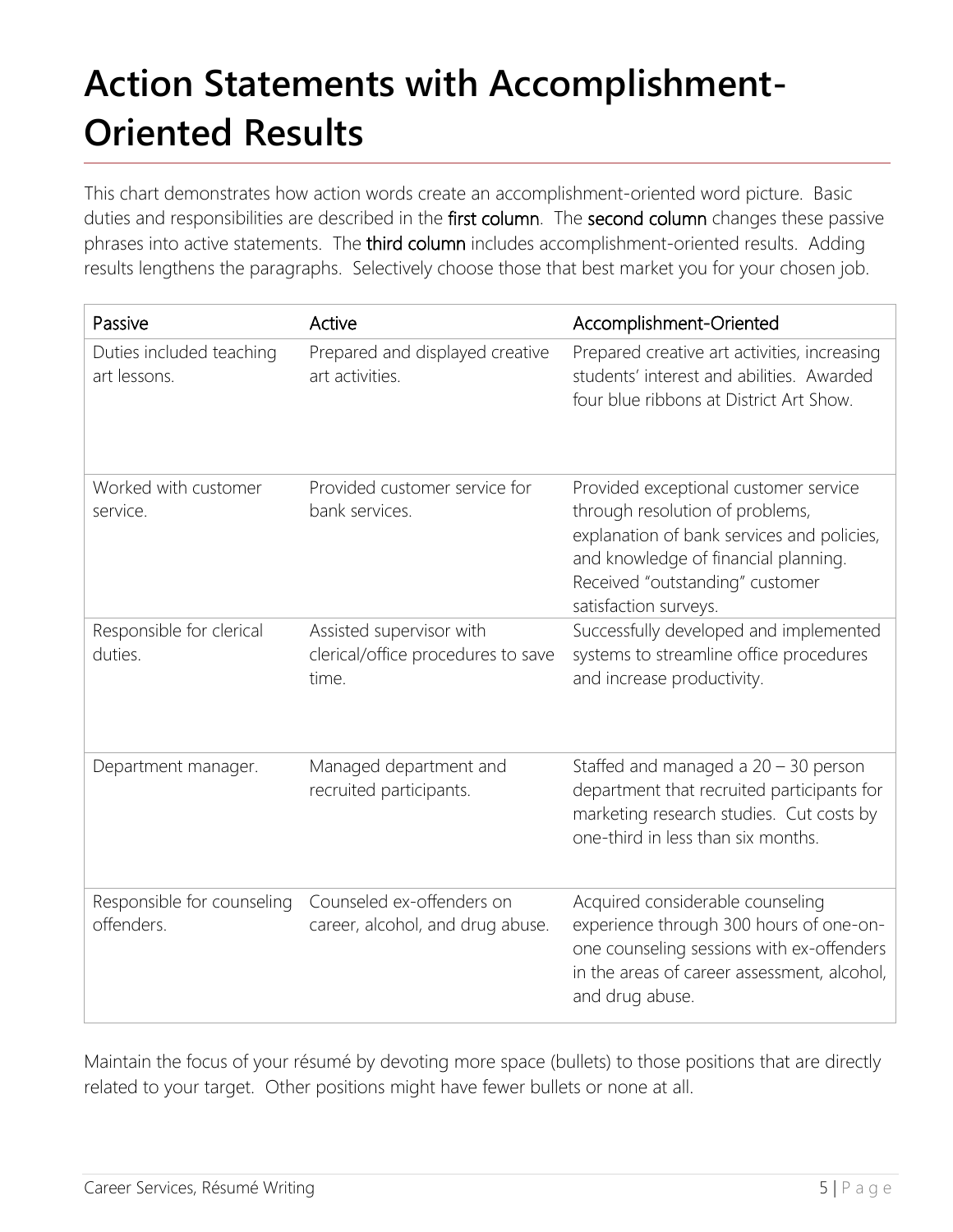### **Action Verbs**

Using what you know now, brainstorm responses to the questions below. Start with an action verb to describe Who, What, How, Where, and Why with an end result.

- Did a supervisor or professor hand-pick you for additional responsibilities or special project(s)? Also list situations in which you chose to take on additional responsibilities.
- What community service projects did you undertake and what were the results of your efforts?
- How have you used organizational or managerial skills?
- List situations in which you've handled money or budgets. How have you raised, collected, or managed funds?
- Give one or more examples of ways you have exhibited interpersonal skills.
- Have you recruited new members to any organizations?
- In what situations have you employed problem-solving, conflict-resolution, or mediation skills?
- Describe any situations in which you responded to complaints.
- How have you demonstrated teamwork?
- List situations in which you were required to juggle many projects simultaneously under deadline pressure.

| Management   | Recommended   | Persuaded       | Solicited          | <b>Analysis</b> | Educated       | Integrated       |
|--------------|---------------|-----------------|--------------------|-----------------|----------------|------------------|
| Achieved     | Reviewed      | Promoted        | Solved             | Assessed        | Enabled        | Invented         |
| Administer   | Scheduled     | Publicized      |                    | Collected       | Encouraged     | Originated       |
| Analyzed     | Selected      | Recruited       | <b>Descriptive</b> | Complied        | Explained      | Performed        |
| Arranged     | Succeeded     | Reported        | <b>Words</b>       | Computed        | Facilitated    | Revitalized      |
| Appointed    | Supervised    | Spoke           | Ability            | Conducted       | Guided         | Shaped           |
| Contracted   |               | Translated      | Capability         | Critiqued       | Informed       |                  |
| Consolidated | Communication | Wrote           | Competence         | Diagnosed       | Instructed     | <b>Technical</b> |
| Coordinated  | Addressed     |                 | Consistently       | Evaluated       | Referred       | Assembled        |
| Delegated    | Advised       | Financial       | Constantly         | Examined        | Set goals      | <b>Built</b>     |
| Directed     | Arbitrated    | Allocated       | Efficiently        | Extracted       | Stimulated     | Devised          |
| Developed    | Authored      | Appraised       | Knowledgeable      | Experimented    | Trained        | Engineered       |
| Employed     | Clarified     | Audited         | <b>Maturely</b>    | Explored        | United         | Fabricated       |
| Established  | Coached       | Balanced        | Productively       | Identified      | Volunteered    | Maintained       |
| Evaluated    | Collaborated  | <b>Budgeted</b> | Professional       | Interviewed     |                | Monitored        |
| Expanded     | Communicated  | Calculated      | Profitably         | Investigated    | Creative       | Operated         |
| Hired        | Drafted       | Compiled        | Repeatedly         | Researched      | Acted          | Technical        |
| Initiated    | Edited        | Forecasted      | Resourcefully      | Summarized      | Composed       |                  |
| Improved     | Formulated    | Financed        | Significantly      | Surveyed        | Conceptualized |                  |
| Increased    | Influenced    | Funded          | Substantially      | Synthesized     | Created        |                  |
| Introduced   | Interpreted   | Marketed        | Successfully       | Systematized    | Designed       |                  |
| Negotiated   | Lectured      | Measured        | Technically        |                 | Dramatized     |                  |
| Organized    | Managed       | Modified        | Versatility        | Interpersonal   | Fashioned      |                  |
| Oversaw      | Mediated      | Projected       | Vigorously         | Adapted         | Founded        |                  |
| Planned      | Moderated     | Purchased       | Well educated      | Counseled       | Illustrated    |                  |
| Prioritized  | Motivated     | Sold            | Well rounded       | Demonstrated    | Instituted     |                  |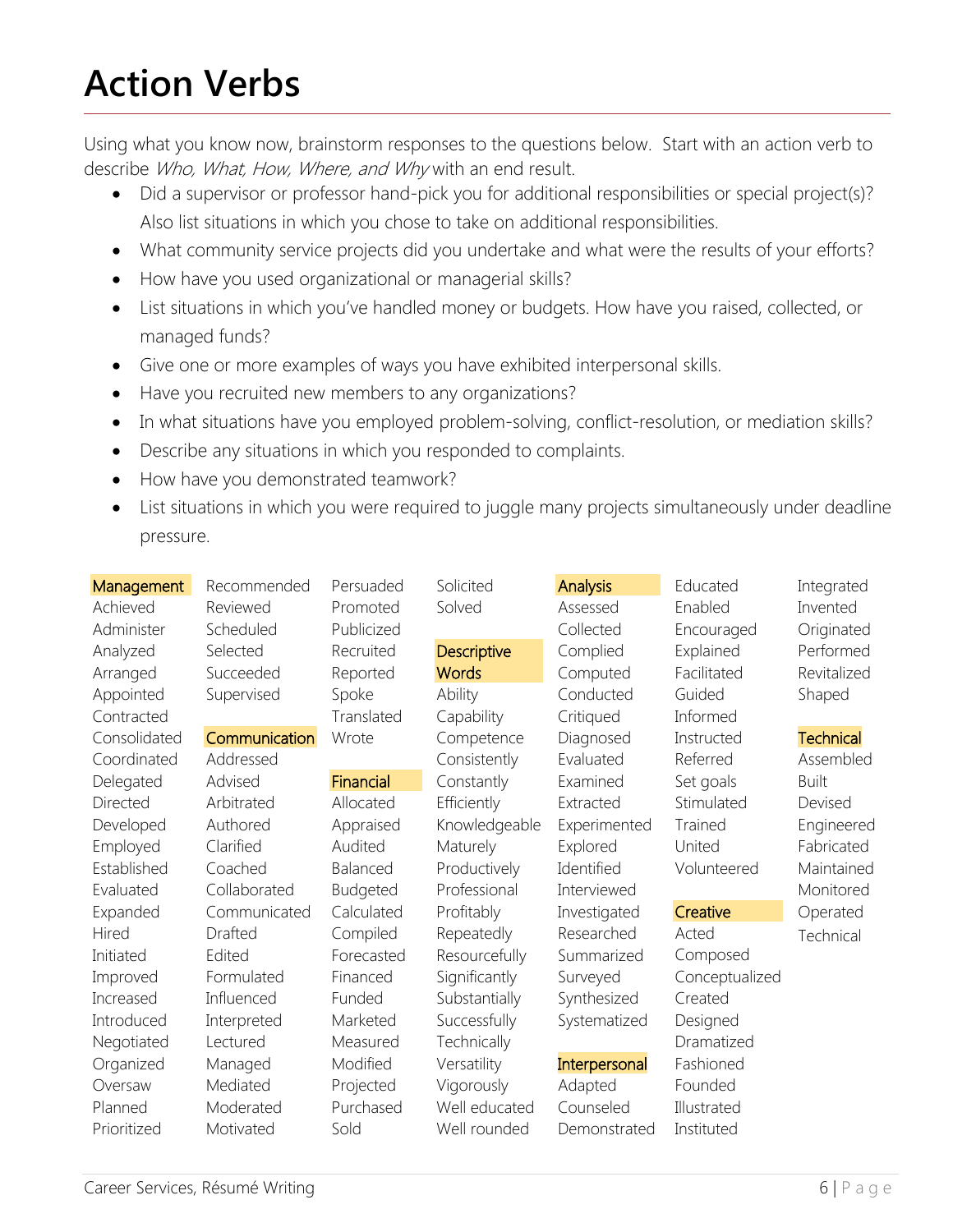## **Résumé Headings Highlight Your Qualifications**

Strategically order headings to place the most important information at the "top" of your résumé. For technical skills, be sure to include your level of proficiency (Knowledge of, Familiar with, Experience in, etc.).

### Example of Heading Order

**Objective** Skills Education • Related Coursework

- Projects
- Honors and Awards

Work experience Internships Volunteer Experience **Training** 

### Work Experience

- List your most recent work first, then your earlier work (reverse chronological order)
- Include the name of the employer, your job title, location, and the dates of employment
- Include all work experience, even if it was short term or unpaid
- Include all jobs even if they are not related to your current job objective, because they help create a picture of reliability and willingness to work
- Include jobs even if your parents or relatives were the employer
- Emphasize job-related skills and abilities by writing strong phrases that begin with a verb (see list of "Action Verbs" on pg. 6)
- Always keep the needs of your employer in mind. Address the specific requirements of a position by relating your related skills, qualifications, and accomplishments
- List accomplishments whenever possible rather than just describing duties
- Write short, clear phrases. Use the minimum number of words necessary to accurately convey what you want to say
- Use present tense verbs for current positions and past tense verbs for previous positions
- Avoid introductory phrases such as "my duties included" or "I was in charge of"
- Avoid personal pronouns ("my" or "I")
- Avoid use of verbs ending in "ing"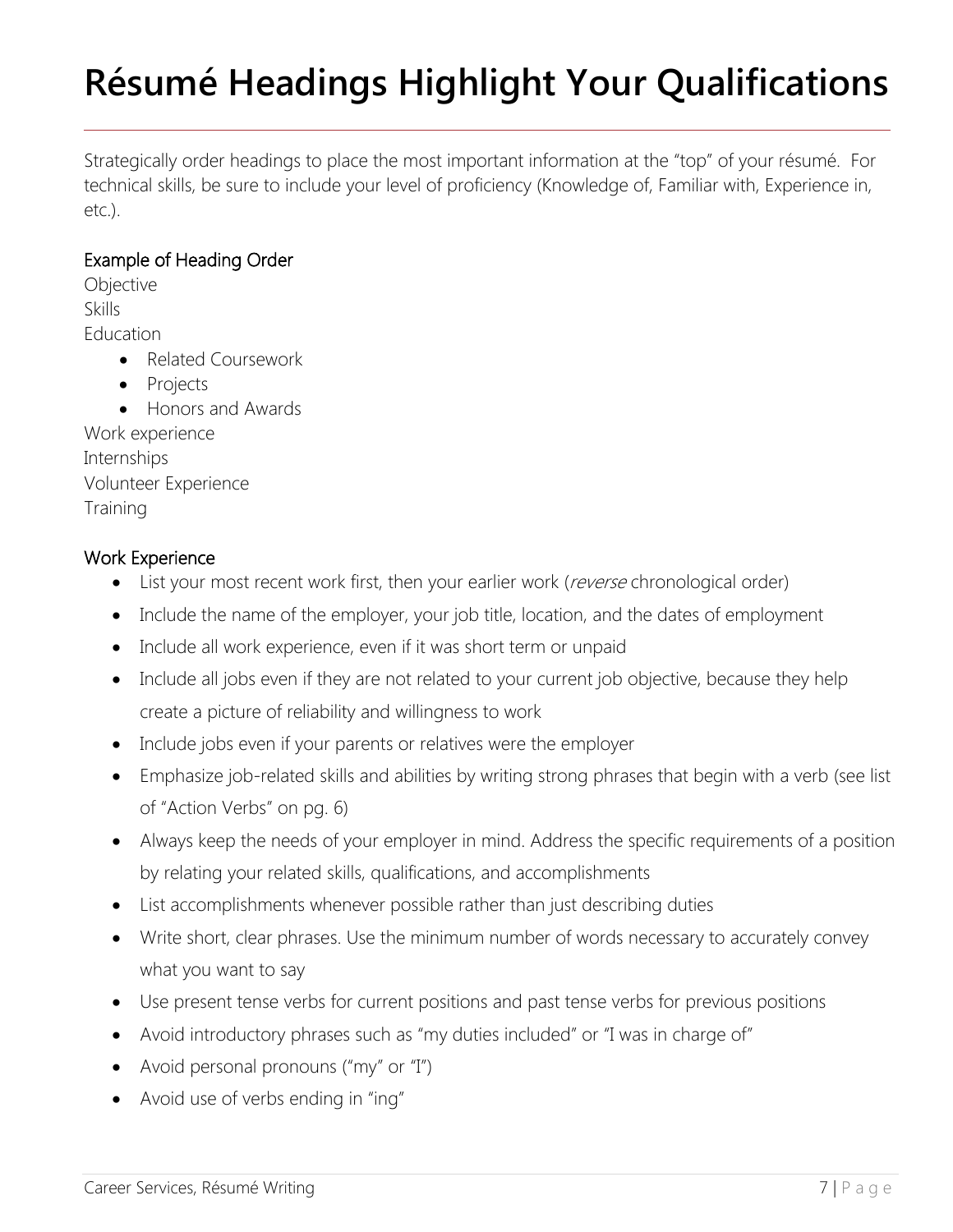### **For Job-Seekers with Minimal Paid Experience**

List relevant accomplishments from:

- Internships
- Summer jobs
- Campus jobs (work-study)
- Entrepreneurial/self-employed jobs
- Temporary work
- **Certification courses**
- Campus activity positions
- Fraternity/sorority/social club positions
- Extracurricular or sports leadership positions
- Volunteer work (school, church, club, not-for-profit organizations)
- Classroom experiences, assignments, research papers/projects (group project, hands-on assignments, "real-world" experiences, laboratory experience, presentations, study-abroad programs, simulations)

Mention any positions of leadership and responsibility. Examples: "club treasurer", "school newspaper editor", etc. Be sure to address the job requirements (qualifications or skills required) for a specific position.

Job Requirement. "Ability to meet deadlines" Your experience:

- Edited and distributed a 4-page monthly newsletter for the Criminal Justice Club
- Conducted extensive research utilizing scholarly articles for term paper in Terrorism and Homeland Security course (include title of the paper)

Additional skills suggested by these descriptions: writing ability, critical thinking, prioritizing, organizational skills, time management, computer skills

NOTE: These additional skills describe "how" you performed, therefore, showing the value you can bring to your work. This is why employers value work experience. However, you could have gained these same skills from an extracurricular activity. For example, if you were in charge of handling the money for a fund-raising activity. So, analyze all of your activities for the "additional skills and qualities" you can expand on when writing bullets. The STAR Method (pg. 4) helps you do it!

### Creating strong, descriptive bullets prepares you to stand out in interviews too!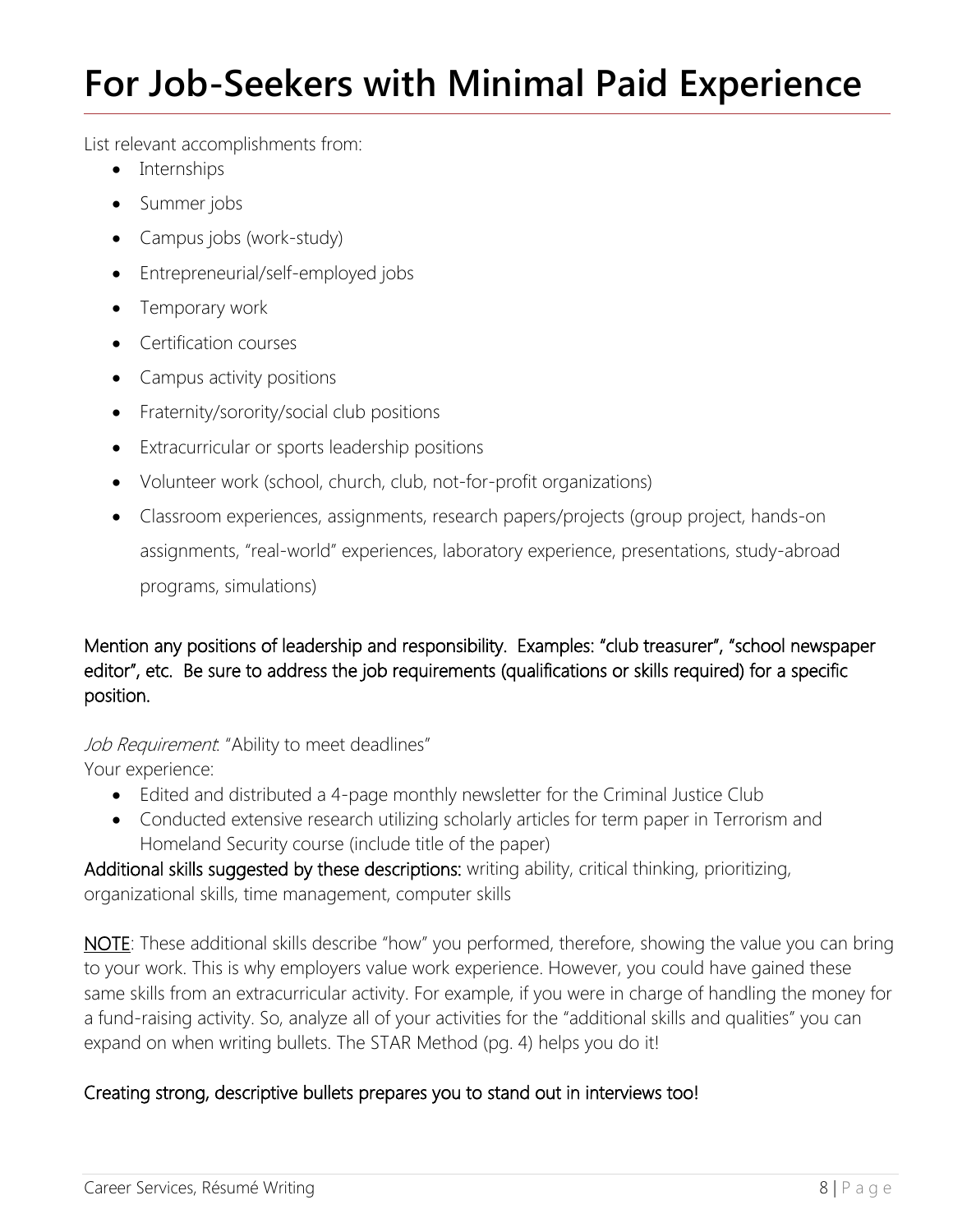### **No work experience? No problem!**

You have more skills than you realize! Remember, skills are *transferable* from one situation to another. For example, planning and prioritizing (academic) work while in college are both transferable skills that are valued in the work place (#4 below). Assess strengths and transferable skills gained from your education, extracurricular activities, sports and/or volunteer experiences.

College students also obtain marketable transferable skills from pursuing a degree. Feature relevant coursework (major and relevant general education), group projects that show how you used your skills/knowledge, and self-management skills (focused, on-time, etc.). Employers need skills that you may take for granted. Describe your computer skills, language skills, and all other relevant skills or character traits such those described below. Just be sure to describe how you used or developed the skill or how the character trait adds value.



Character counts! Don't just say it. Prove it! "Prove" that you have character skills

(adaptable, flexible, hard-working) Identify important characteristics necessary to perform superbly in the target position. Think of *concrete examples* from your accomplishments on your jobs and activities to communicate your character skills.

For example: "Maintained 4.0 GPA while financing 80% of education through fulltime employment"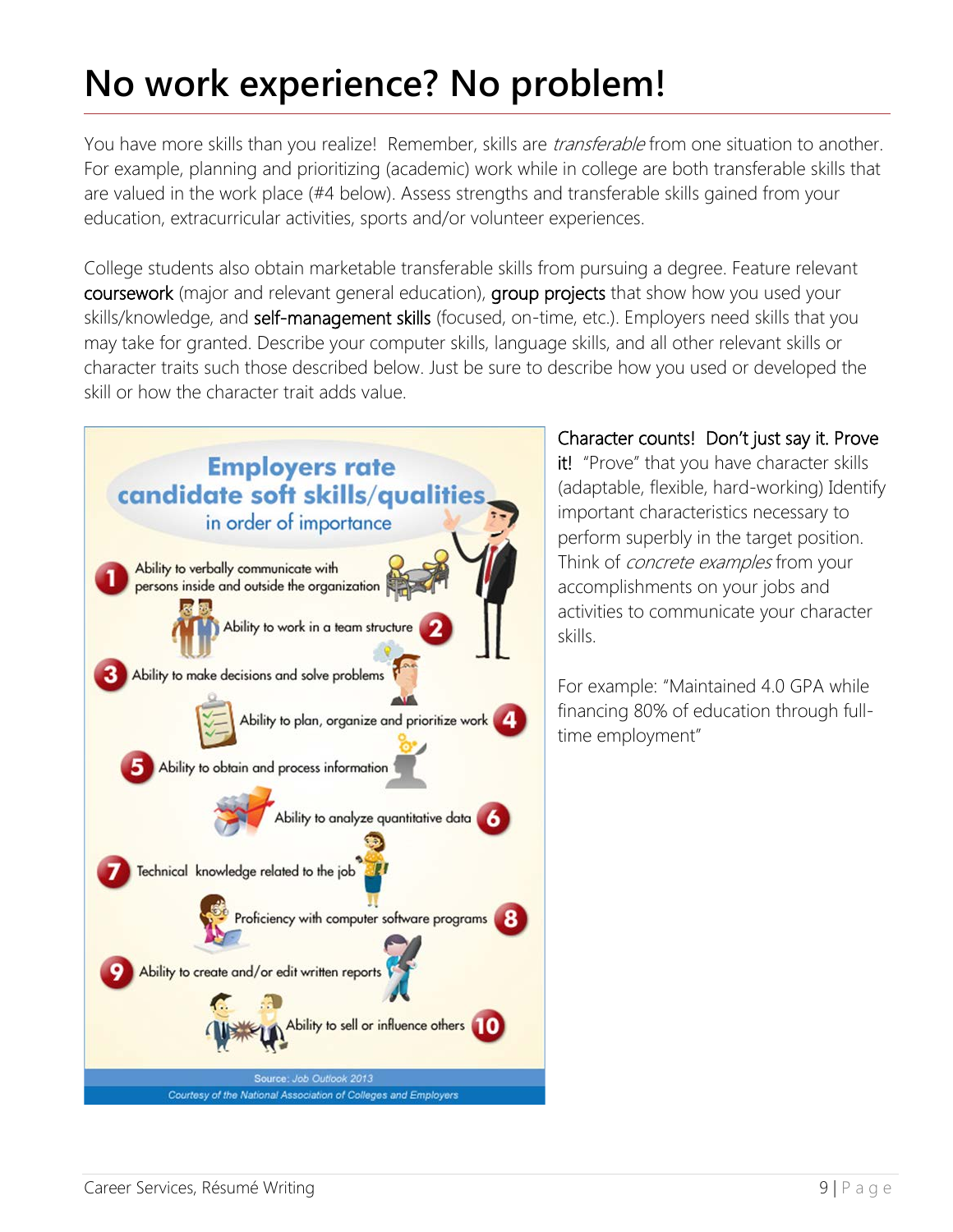### **Sample Résumé**

### **First and Last Name**

Street Address • City, State Zip Student@csustan.edu • Phone Number Portfolio: Portfolium web address is optional.

#### **OBJECTIVE**

Utilize the formula on page 3 to focus on the kind of position you want, field or industry you are interested in, or your skills and abilities.

#### **SKILLS**

- List software and proficiency (advanced knowledge, familiar with, etc.)
- List language(s) and proficiency (fluent, conversational or basic).
- Demonstrated experience with...

#### **EDUCATION**

#### **California State University, Stanislaus, Turlock, CA**

Bachelor of Arts or Science, Name of Major Graduation Month Year Minor or Concentration Overall GPA 4.0 and/or Major GPA 4.0 Dean's List: Semester and Year

#### **Related Coursework**

Course Title Course Title Course Title Course Title

#### **AWARDS**

List name of award, Year

#### **EXPERIENCE**

Company/Organization Name, City, State

- Use bullet points to describe your accomplishments (bullets will lead the reader's eyes more easily)
- Always start each bullet with "action verbs" add adjectives to emphasize
- State an accomplishment that demonstrates your skills in this field/position
- Use present tense verbs for current positions and past tense for previous positions

### **INTERNSHIP EXPERIENCE**

#### **Internship Title Month Year – Month Year – Month Year – Month Year – Month Year – Month Year – Month Year – Month Year – Month Year – Month Year – Month Year – Month Year – Month Year – Month Year – Month Year – Month Y**

Company/Organization Name, City, State

• Use bullet points same as work experience above to describe accomplishments

#### **VOLUNTEER EXPERIENCE Volunteer Title** Month Year – Month Year – Month Year – Month Year – Month Year – Month Year – Month Year – Month Year – Month Year – Month Year – Month Year – Month Year – Month Year – Month Year – Month Year – Month Yea

Community Service Organization, City, State

• Write accomplishment statements and describe transferable skills the same as you would for paid work, if relevant

**Position Title** Month Year – Month Year – Month Year – Month Year – Month Year – Month Year – Month Year – Month Year